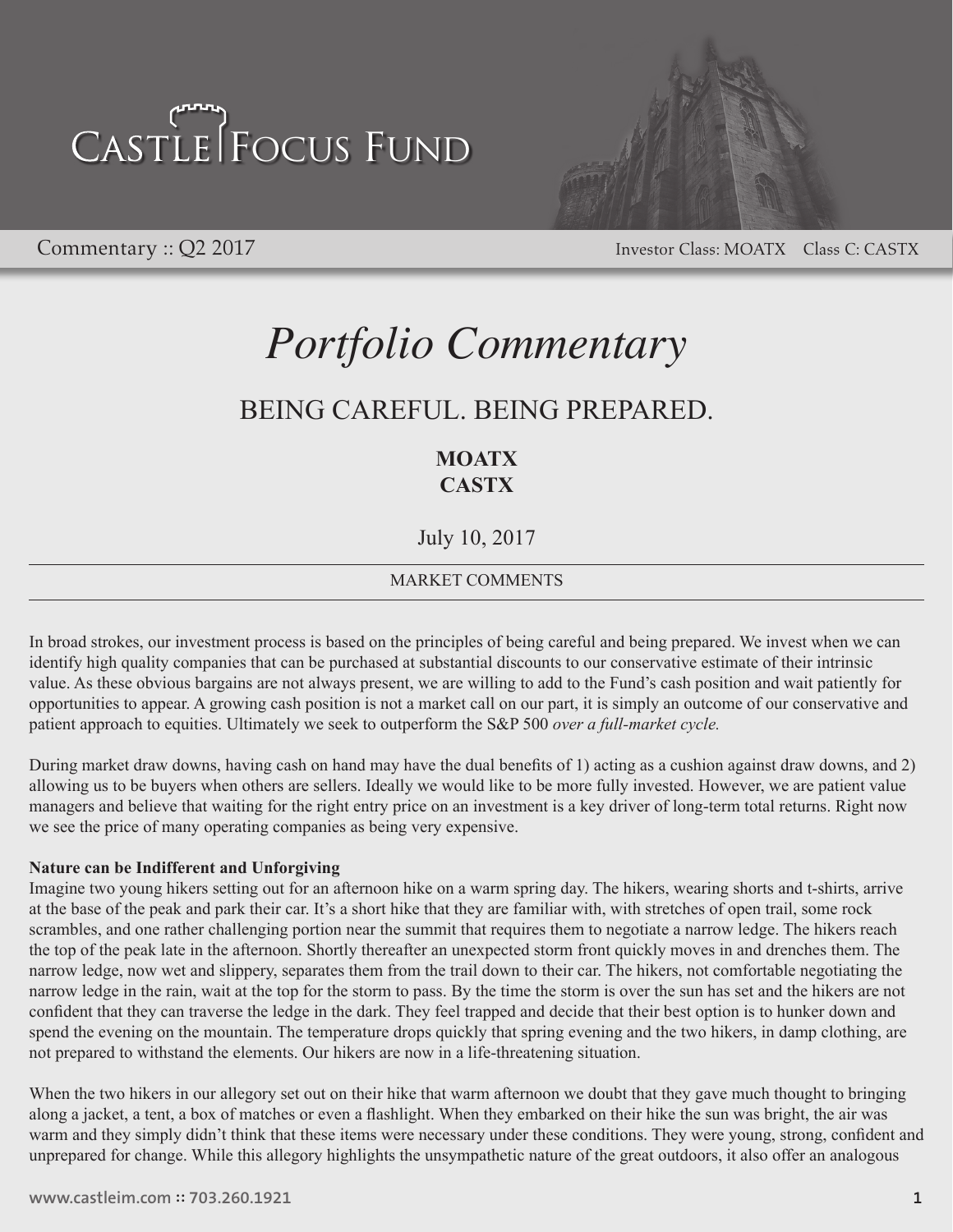

Commentary :: Q2 2017 Commentary :: Q2 2017

lesson for investors: those who are ill-equipped for changing market conditions may experience unexpected outcomes and dire circumstances. After more than eight years of strong stock market returns, we wonder if many investors may be overly confident and unprepared for the possibility of equity markets to move in the opposite direction.

Let's rewind the story and imagine the hikers at home preparing for the hike. One of them grabs a flashlight and asks the other if they should bring it along. "Not necessary" is the reply. "We will be home before dark and it'll just weigh you down." The hiker examines the flashlight, holds it briefly to get a sense of its weight and throws it in the backpack. "Sure, it adds some weight", he thinks, "but let's carry it with us just in case." Changing this one variable in the story changes the conclusion drastically. In this version the hikers still wait out the storm at the summit, but are then able to use the flashlight to negotiate the ledge in the dark and then make their way down the mountain. When they arrive safely at their car they are shaken by their experience and they are bitterly cold as the temperature has dropped during their descent. They also realize that adding the extra weight of the flashlight may have saved their lives.

Our goal is to compound shareholder capital over a full market cycle by participating sensibly when markets move up and striving to lose less when markets pull back. We continue to remain patient, stay prepared, and stick dilligently to our investment process.

## PORTFOLIO OVERVIEW

|                        | <b>Total Return</b> | <b>Average Annual Return</b> |          |                |                        |
|------------------------|---------------------|------------------------------|----------|----------------|------------------------|
|                        | <b>Year-to-Date</b> | 1 Year                       | 3 Years  | <b>5 Years</b> | <b>Since Inception</b> |
| Investor Class (MOATX) | 8.20%               | 8.92%                        | $5.26\%$ | $8.01\%$       | 8.58%                  |
| S&P500                 | $9.34\%$            | $17.90\%$                    | $9.61\%$ | 14.63%         | $15.41\%$              |

**Performance quoted represents past performance. Past performance is no guarantee of future results. Investment return and the principal value of an investment will fluctuate. Shares may be worth more or less than original cost when redeemed. Current performance may be lower or higher than performance shown. You may obtain performance data current to the most recent monthend by calling 703-260-1921.** 

### **Buys and Sells**

We added four new positions during the quarter. Newscorp (1.54% of Fund assets as of quarter end) and Jones Lang LaSalle, Inc. (1.09% of Fund assets as of quarter end) were added early in the quarter. Trisura Group Ltd (0.01% of Fund assets as of quarter end) was a spin-off of Brookfield Asset Management (4.77% of Fund assets as of quarter end). We also initiated a position in Conduent, Inc. (0.98% of Fund assets as of quarter end) late in the quarter.

We exited one position during the quarter: Philip Morris International, Inc. which we originally purchased in November 2013.

### **Cash**

The Fund's cash position (cash and cash equivalents) on June 30, 2017 was 32.41%, slightly higher than where we ended the prior quarter.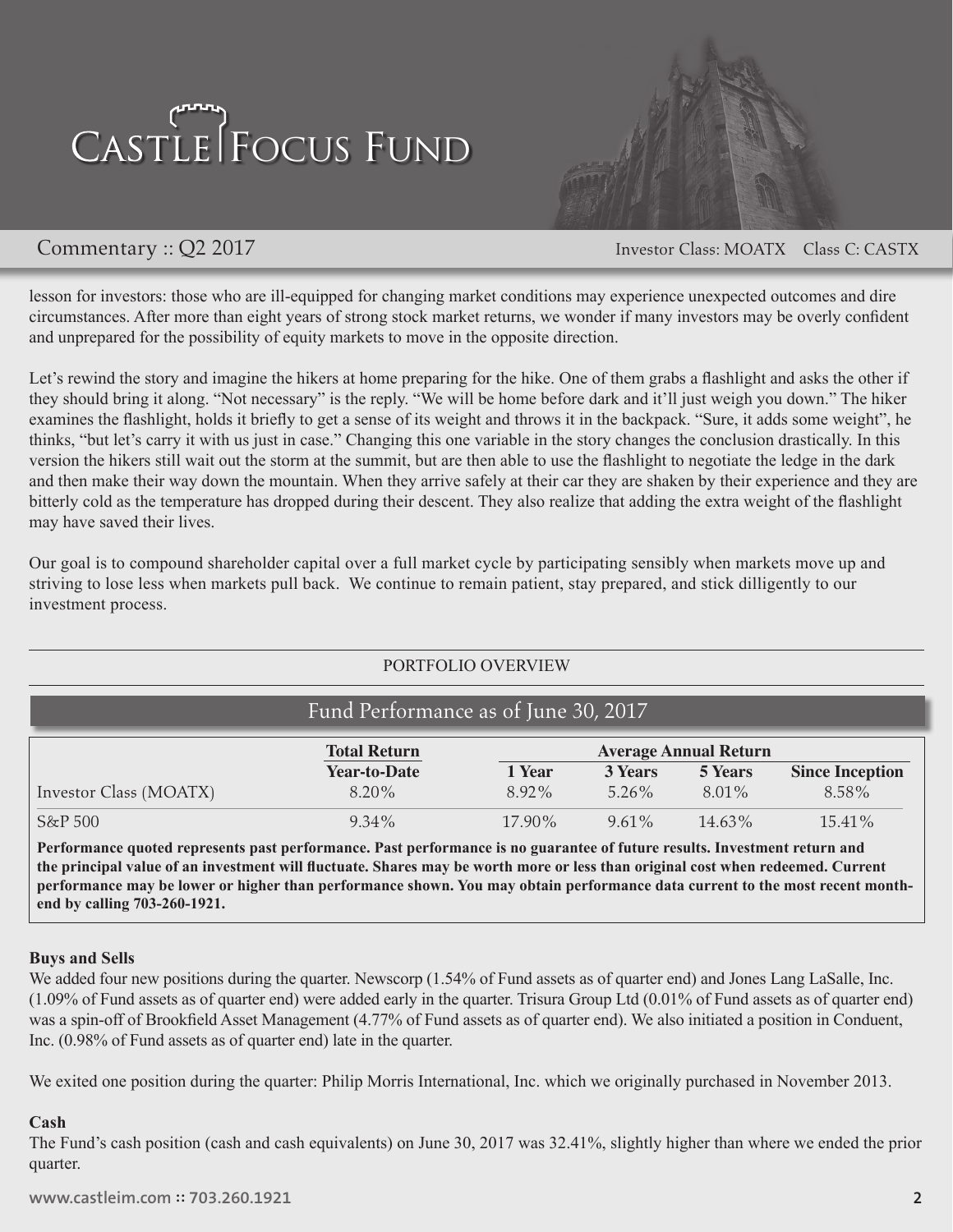

Commentary :: Q2 2017 Commentary :: Q2 2017

### **Risk and Volatility**

We define risk as the permanent loss of capital. We do not believe that volatility and risk are the same thing. While low volatility is not our goal, it has nonetheless been an outcome of our conservative approach to capital appreciation. For the five years ending June 30, 2017, the Fund's beta was 0.54, roughly half that of the S&P 500. For the same period, our standard deviation was 6.30% versus a S&P 500 standard deviation of 9.56%. Up Capture versus the S&P 500 for the five year period was 56.58% and down capture was 57.96%.

Regards,

-all: Ah

Caeli Andrews Managing Director Managing Director

Inde Will

Castle Investment Management Castle Investment Management